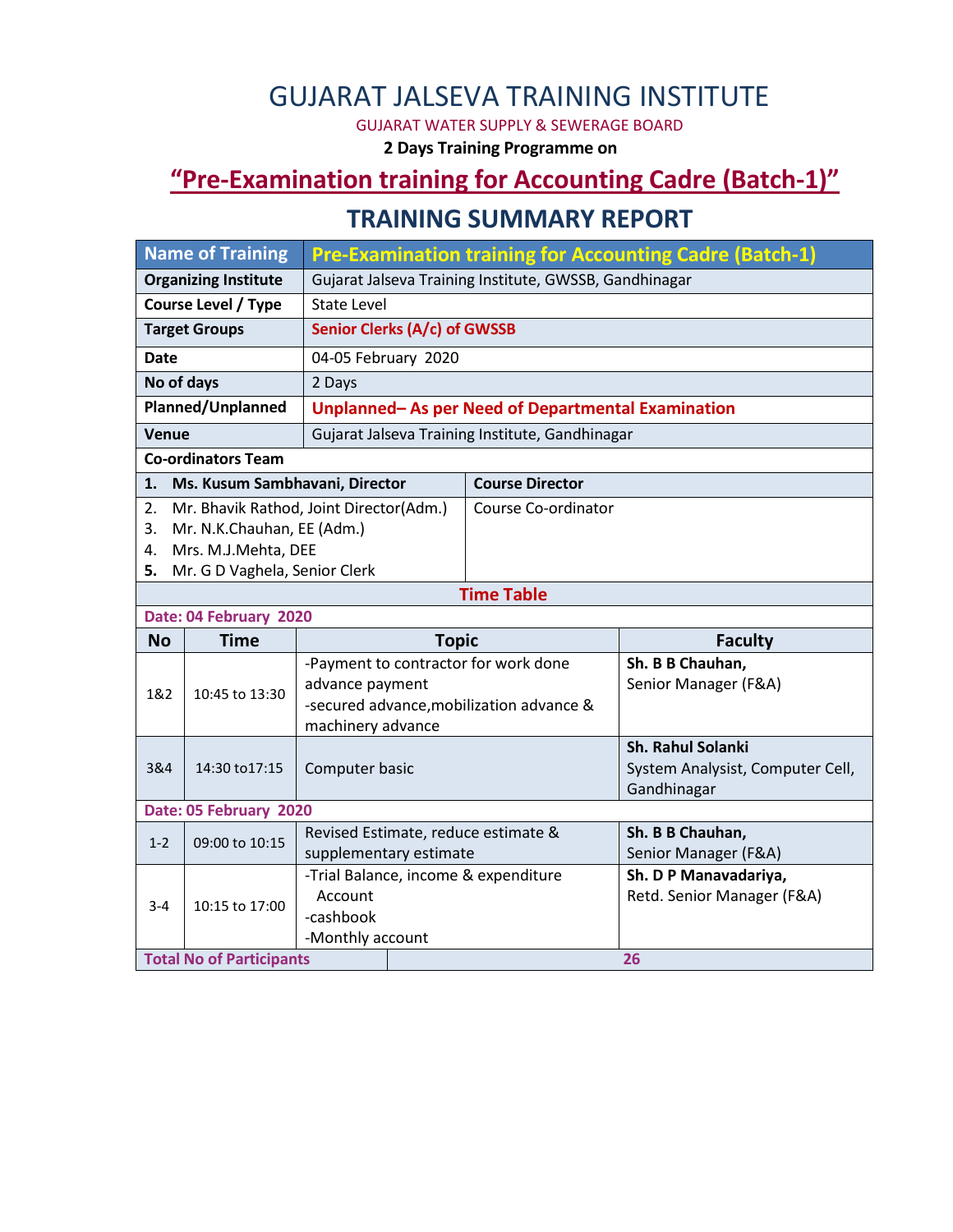# **List of Participants**

| Sr<br><b>No</b>         | <b>CPF No</b> | Name of Employee                   | Designation    | Office                                  |
|-------------------------|---------------|------------------------------------|----------------|-----------------------------------------|
| $\mathbf{1}$            | 10394         | <b>ABHAYSINH P DABHI</b>           | Sr. Clerk      | DEE, PHS Subdivision, kadi              |
| 2                       | 10488         | AJAY P MUNJAPARA                   | Sr. Clerk      | P.H. sani sub dn no.2<br>Surendranagar  |
| $\overline{\mathbf{3}}$ | 10291         | ANAND B MAJETHIYA                  | Sr. Clerk      | Water Tanker sub Rajkot                 |
| 4                       | 2049          | <b>BHARATKUMAR CHIMANLAL PATEL</b> | Sr. Clerk (AC) | EE, P.H. Works Division,<br>Gandhinagar |
| 5                       | 3797          | CHHTRASINH MOTIBHAI CHAREL         | Sr.Clerk       | DEE, PHS Subdivision, Dahod             |
| 6                       | 5110          | DINESH L SOLANKI                   | Sr. Clerk      | EE, P.H. Works Division,<br>Ahmedabad   |
| $\overline{7}$          | 3353          | DINESHCHANDRA AMRUTLAL SOLANKI     | Sr. Clerk (AC) | EE, P.H. Works Division,<br>Radhanpur   |
| 8                       | 10493         | <b>HARDIP D PATEL</b>              | Sr. Clerk      | DEE, PHS Subdivision, morabi            |
| $\overline{9}$          | 9791          | HARESHBHAI KESHARABHAI BHURIYA     | Sr.Clerk       | EE, P.H. Works Division, Bhuj           |
| 10                      | 4028          | HARSUKHBHAI LAXMANBHAI CHAVDA      | Sr.Clerk       | DEE, PHS Subdivison,<br>Manavadar       |
| 11                      | 1847          | <b>JAGDISH PURSHOTAM TUVER</b>     | Sr. Clerk (AC) | EE, P.H. Works Division,<br>Veraval     |
| 12                      | 3342          | JAYENDRAKUMAR AMBALAL PATEL        | Sr. Clerk (AC) | CE, Zone 1, Vadodara                    |
| 13                      | 2326          | JAYESHKUMAR PUNJABHAI GANDHI       | Sr. Clerk      | EE, P.H. Works Division,<br>Nadiad      |
| 14                      | 8247          | KAMLESHKUMAR MANILAL PARMAR        | sr. clerk      | SE, P. H. Circle, Surat                 |
| 15                      | 2815          | KANUBHAI UKABHAI MAKWANA           | Sr. Clerk (AC) | SE, P. H. Circle, Nadiad                |
| 16                      | 9387          | KIRITSINH FATESINH BARIA           | sr. clerk      | P. H. Mech. Division, Dahod             |
| 17                      | 5096          | MAHENDRASINH AMARSINH RATHOD       | Sr. Clerk      | EE, P.H. Works Division, Vyara          |
| 18                      | 1989          | <b>NARENDRA T VYAS</b>             | Sr. Clerk      | W.S.Dept. Gandhinagar                   |
| 19                      | 9726          | PARESH.N.SOMPURA                   | Sr. Clerk      | E.E.P.H.D.P.DN Mehsana                  |
| 20                      | 1460          | PARSING JOKHNABHAI KISHORI         | Sr. Clerk (AC) | PH Mech. SubDivision,<br>Lunawada       |
| 21                      | 9840          | PRADIP P VYAS                      | sr clerk       | EE, P.H. Works Division, Deesa          |
| 22                      | 8246          | PRASHANT SURESHBHAI RANA           | Sr. Clerk      | DEE, PHS Subdivision, Bilimora          |
| 23                      | 1777          | RAHEMTULLA JUSAB SUMRA             | Sr.Clerk       | DEE, PHS Subdivision, Mandvi-<br>Kutch  |
| 24                      | 3344          | RAJESHKUMAR RAJNIKANT KAYASTH      | sr. clerk      | DEE, PHS Subdivision, Netrang           |
| 25                      | 2810          | SANJAYKUMAR ANANDPRASAD RAO        | Sr. Clerk (AC) | SE, P. H. Circle, Godhra                |
| 26                      | 8143          | VIJAY.R.YADAV                      | Sr. Clerk      | P H S Subdivision Jasdan                |